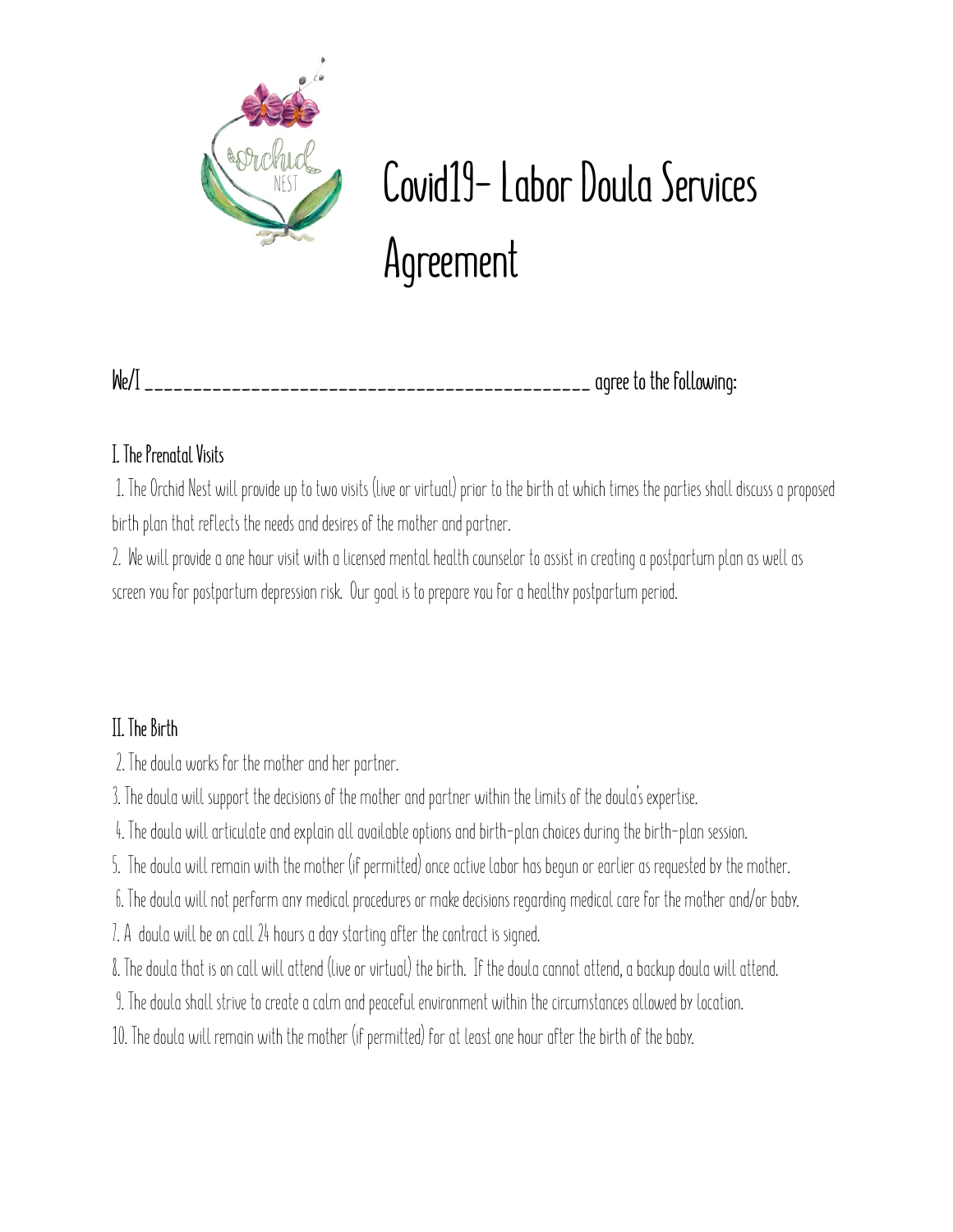#### **Clients Initials \_\_\_\_\_\_\_\_**

11. The doula will provide an optional one hour follow-up postpartum visit (live or virtual) within 10 days after the birth of the baby. At this meeting, the doula will answer any and all questions regarding the birth and care of the newborn. Additional postpartum doula services can be arranged through the Orchid Nest.

#### **III. Mother and Partner**

 12. The mother agrees to contact the doula at the onset of labor, even if the doula is not needed yet. The mother will advise where the doula should report to begin the labor support. The doula will report within two hours of the mother's request, usually sooner.

#### **IV. Fees for Service**

 13. The fee for labor support is \$1350. The payment amount includes one/ two prenatal visits, 1 postpartum follow-up visit (limited to 1 hour), unlimited telephone support and face-to-face labor support or virtual not to exceed 24 hours per doula. The client shall pay a deposit of \$700 at the time of signing the contract and the balance must be paid in full by 35 weeks of pregnancy. *Please note that this service and payments are non-refundable.* 

14. Additional face-to-face labor support beyond the 24 hours per doula contracted will be billed at the rate of \$40 per hour. These fees will be billed after the birth and are due within 10 days of the delivery date.

15. If you have not selected the tub rental service but decide in labor to utilize this service, your credit card will be automatically billed for the fee of \$350.00 and you understand the terms and conditions of said tub rental service as stated in the Tub Rental Services agreement.

16. At the signing of this contract it is assumed that none of us can anticipate the type of labor and birth you are going to experience. Due to the pandemic hospital policies are being changed with little to no notice. We are committed to helping our clients navigate the system and offer the best support whether that be live or virtual.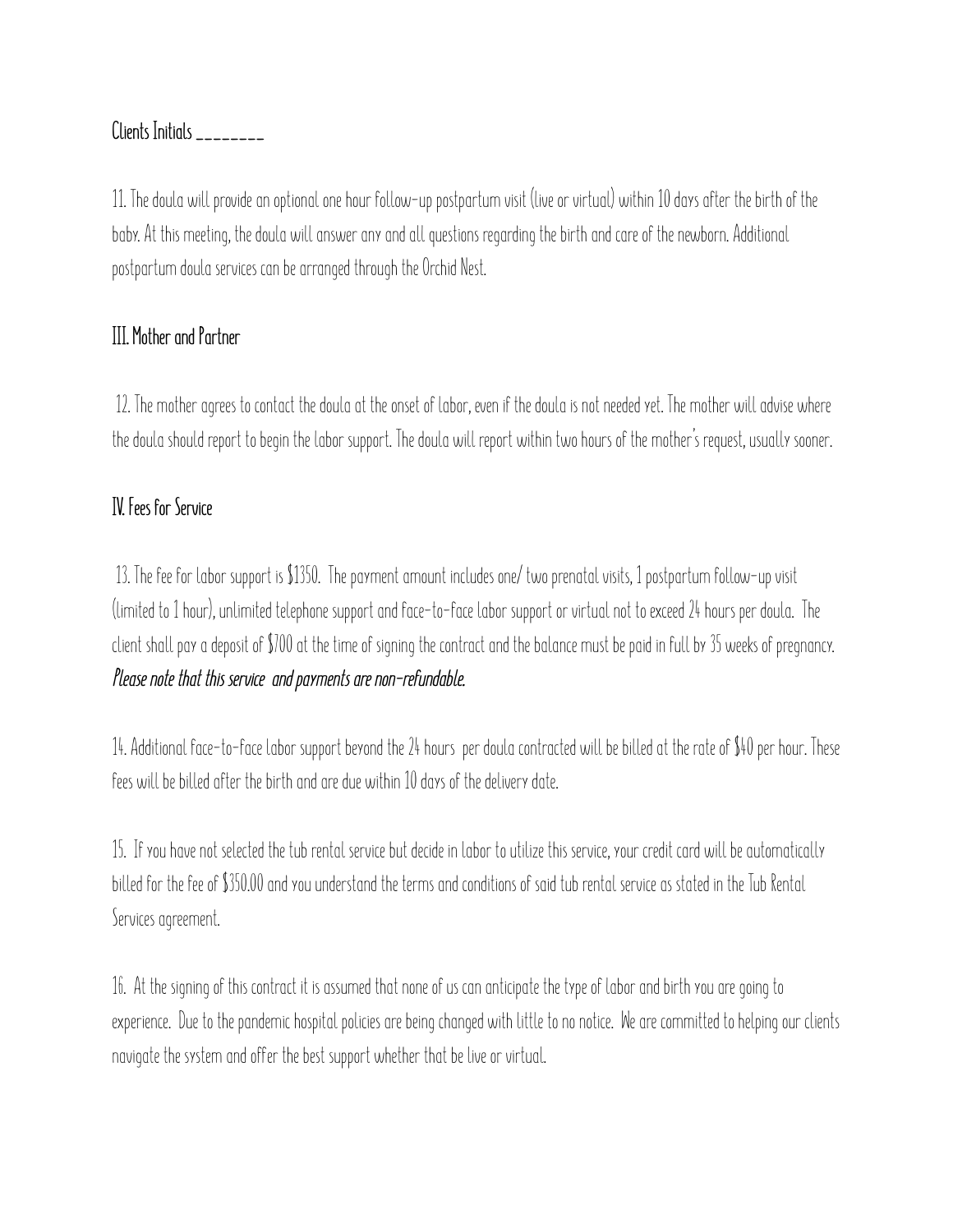#### **Clients Initials \_\_\_\_\_\_\_\_**

 17. Should the mother or partner fail to notify the doula 2 hours prior to the requested report time, and the doula misses the birth, the full fee will be retained by the Orchid Nest.

18. The full fee will be refunded if the doula misses the birth as a result of reporting to the birth more than two hours after the request for support.

19. If LIVE support was unavailable due to hospital policy, your doula will provide 4 hours of LIVE postpartum support within the first two weeks of birth OR you will receive a \$400 refund.

20. Force Majure - The doula shall not be responsible for failure to fulfill obligations due to causes beyond the doula's reasonable control, including without limitation, acts or omissions of government or military authority, acts of God, transportation delays, fires, floods, riots, wars, terrorist acts, or any other causes, directly or indirectly beyond the reasonable control of the doula, so long as the doula has used her best efforts to remedy such failure or delays.

21. Release, Indemnity and Hold Harmless - You agree to release, indemnify and hold harmless from and against any claims, demands, actions, liens, rights, surrogated or contributed interests, debts, liabilities, judgements, cost and attorney's fees, arising out of, claimed on account of, or in any manner predicated upon the doula's participation prior to and during the birth process, including loss or damage or personal injury or death of any person which may occur as a result of the doula's participation prior to and during the birth process.

### **22. We, the undersigned, have read this Labor Doula Contract. We accept and agree to the terms and conditions.**

| ---<br>---------------------------<br>____ | ___ |
|--------------------------------------------|-----|
|--------------------------------------------|-----|

Mother Signature: \_\_\_\_\_\_\_\_\_\_\_\_\_\_\_\_\_\_\_\_\_\_\_\_\_\_\_\_\_\_\_\_\_\_\_\_\_\_\_\_\_ date: \_\_\_\_\_\_\_\_\_\_\_